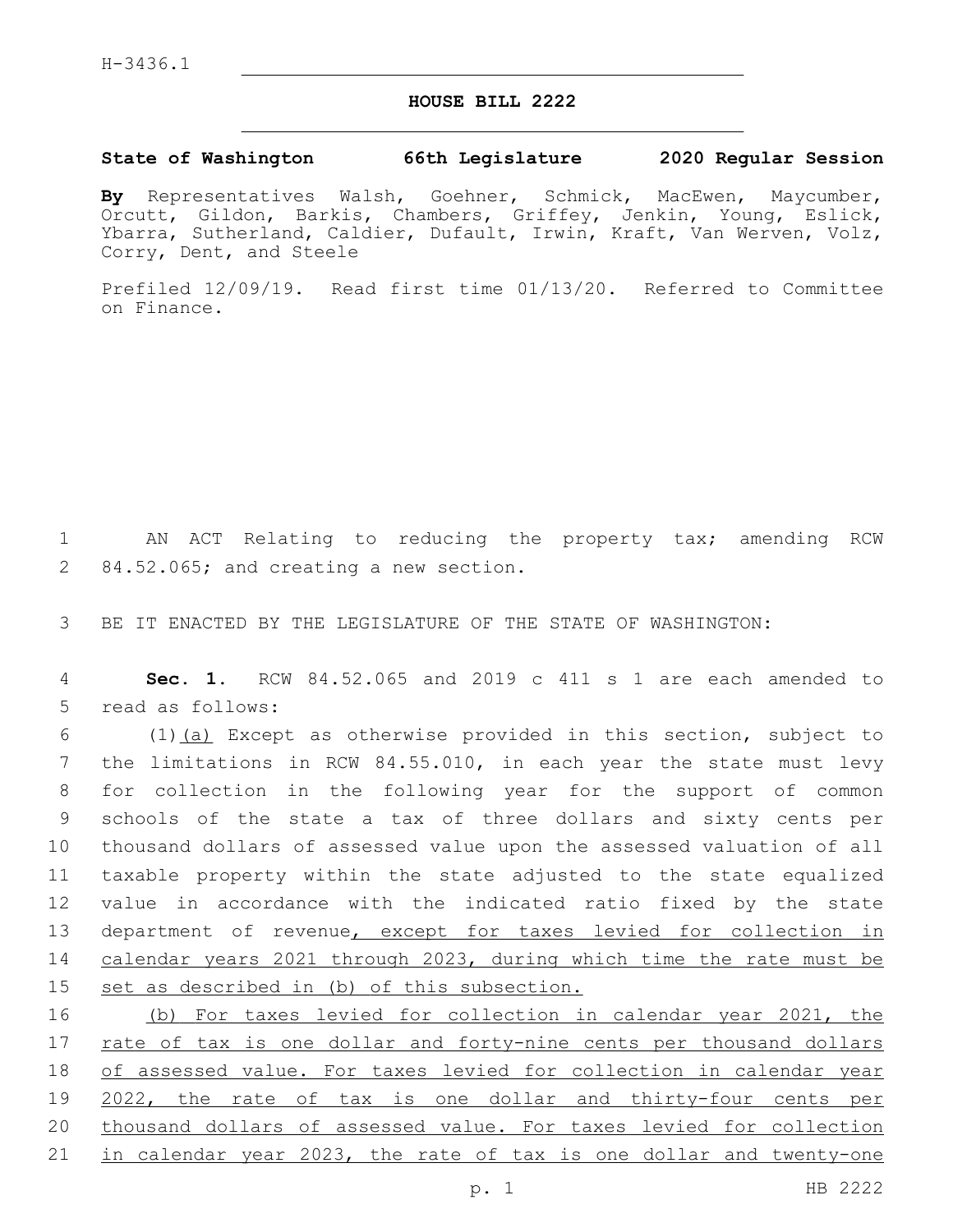cents per thousand dollars of assessed value. The state property tax levy rates provided in this subsection (1)(b) are based upon the assessed valuation of all taxable property within the state adjusted to the state equalized value in accordance with the indicated ratio 5 fixed by the state department of revenue.

 (2)(a) In addition to the tax authorized under subsection (1) of this section, the state must levy an additional property tax for the 8 support of common schools of the state.

 (i) For taxes levied for collection in calendar years 2018 through ((2021)) 2020, the rate of tax is the rate necessary to bring the aggregate rate for state property tax levies levied under this subsection and subsection (1) of this section to a combined rate of two dollars and forty cents per thousand dollars of assessed value in calendar year 2019 and two dollars and seventy cents per thousand 15 dollars of assessed value in calendar years  $2018((\tau))$  and  $2020((\tau)$  and 2021)). For taxes levied for collection in calendar year 2021, the 17 rate of tax is eighty cents per thousand dollars of assessed value. For taxes levied for collection in calendar year 2022, the rate of tax is seventy-two cents per thousand dollars of assessed value. For taxes levied for collection in calendar year 2023, the rate of tax is 21 sixty-five cents per thousand dollars of assessed value. The state property tax levy rates provided in this subsection (2)(a)(i) are based upon the assessed valuation of all taxable property within the state adjusted to the state equalized value in accordance with the indicated ratio fixed by the state department of revenue.

 (ii) For taxes levied for collection in calendar year ((2022)) 27 2024 and thereafter, the tax authorized under this subsection (2) is 28 subject to the limitations of chapter 84.55 RCW.

 (b)(i) Except as otherwise provided in this subsection, all taxes collected under this subsection (2) must be deposited into the state 31 general fund.

 (ii) For fiscal year 2019, taxes collected under this subsection (2) must be deposited into the education legacy trust account for the 34 support of common schools.

 (3) For taxes levied for collection in calendar years ((2019)) 2021 through ((2021)) 2023, the state property taxes levied under subsections (1) and (2) of this section are not subject to the 38 limitations in chapter 84.55 RCW.

 (4) For taxes levied for collection in calendar year ((2022)) 40 2024 and thereafter, the aggregate rate limit for state property

p. 2 HB 2222